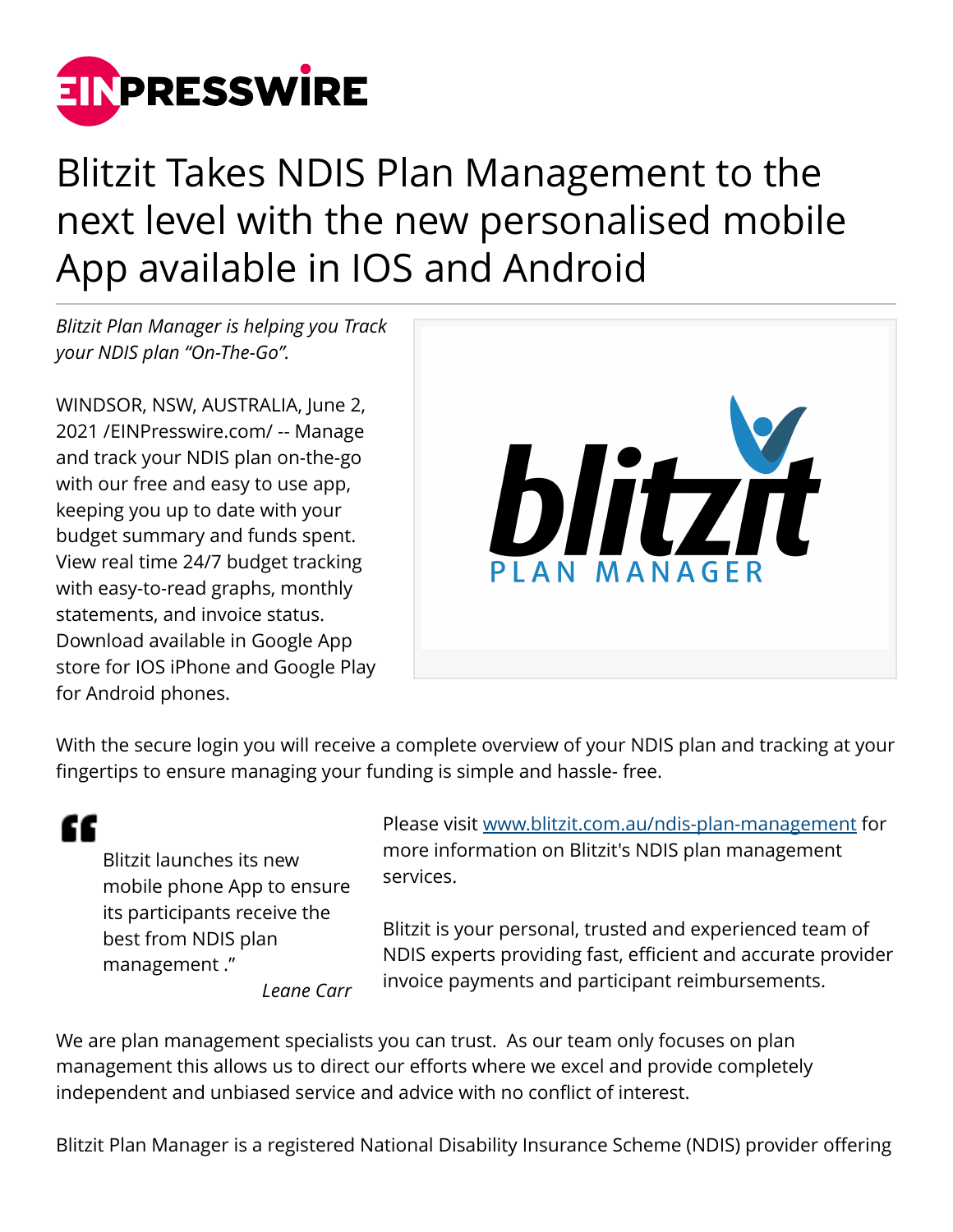NDIS plan management, financial intermediaries and supporting participants Australia wide to get the best out of the NDIS.

Your Choice, Your Control, Your Team. Add us to your NDIS team and together we will Blitzit!

Blitzit Plan Manager recognises that it is essential for NDIS participants to have full transparency and control of their NDIS Plan, as such are excited to launch a new phone app which is now



available to download on IOS and android devices.

Leane Carr, Director of Blitzit Plan Manager has been working hard to innovate and meet her participant's needs. Launching the Blitzit App is extremely exciting as this means we can be sure all Blitzit participants have the absolute best features and resources, so they get the best from NDIS!

Blitzit are plan management specialists with extensive knowledge of the NDIS, supporting NDIS participants Australia wide.

The app, which is available for download on both IOS and Android phones, will allow our participants to stay connected and be across their NDIS plan whilst on the go, anytime, and at their convenience. The app is easy to use, displaying a host of features including transparency of the funds spent, which provider invoices have been paid and how much they have been and when they were paid and full access to all of their NDIS plan information at their fingertips.

The key features of the app have been developed specifically with NDIS Participant's needs in mind. Each of these features can benefit participants as they set everything apart from each other, so that each aspect of your plan can be viewed in a clear space where it's easier to understand.

 $\square$  You can oversee invoices from all providers. Allows you to access invoices and see how much you spent on any service.

DAbility to track your spending. Stay in control of your budget and manage services closely to prevent overspending or underspending. Blitzit Plan Manager helps you manage your budget.  $\square$  View monthly statements. You can view a comprehensive rundown of your monthly spending while also being able to check the total amount spent from your budgets.

 $\square$ View all plan managed budgets. Check how much funding is available across all budgets: **DD** Core Supports Budget which includes daily activities, social community and civic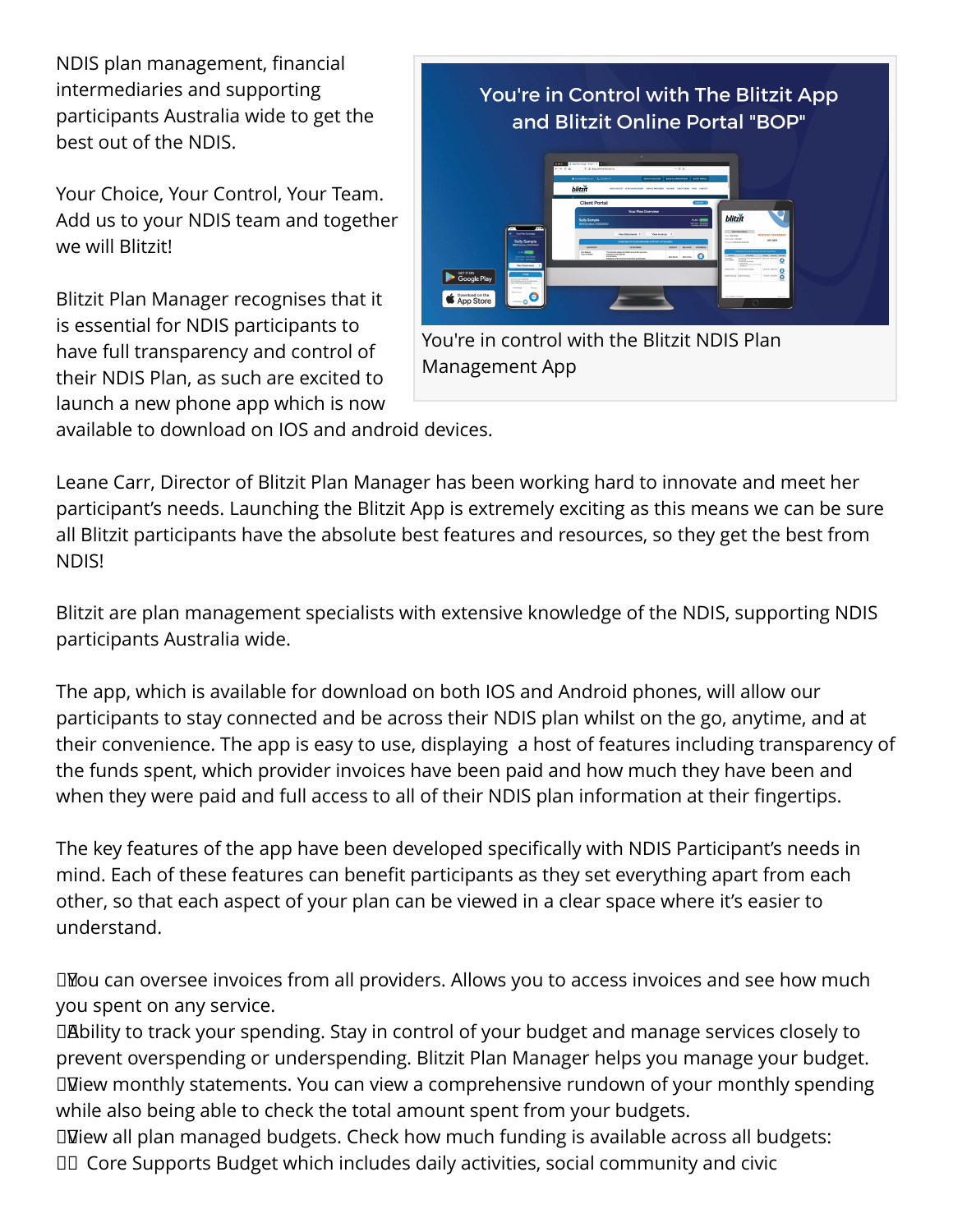participation, consumables and transport.

- □ Capacity Building Budget
- □ Capital Budget.

 $\Box$  Keep up to date with providers. You can keep track of all your providers to see if they're sending invoices on time and consistently.

DEasy to Read Graphs. For a quick budget overview our graphs are visually appealing and help to understand our budgets easily.

**Exal Time 24/7 view of plan balance and total budget - You always stay in control, anywhere,** anytime with around the clock access to your NDIS plan budget and balances

Plan Management services

NDIS Plan Management is available and funded at no cost to participants so you do not have to worry about managing your NDIS budget yourself. Registered plan managers, like Blitzit Plan Manager, share their resources with you so you can keep an eye on your plan's finances. Blitzit Plan Manager is a dedicated and knowledgeable team with participant-first attitude to ensure all participants or their support people understand the plan and do this by guiding you through the NDIS system which can be quite difficult to work through at times.

By requesting NDIS plan management in your plan, it will free up your time to do the things you enjoy. Ask us for our "Request NDIS Plan Management" letter to take to the meeting with you.

Blitzit Plan Manager helps their participants in several ways:

DBaying invoices

□ Tracking your NDIS allocated budget

DI Ommunicating with service providers

**DE DEM** Management provides choice and control so you can choose your own provider

 $\Box$ Negotiating provider rates to get the best from the NDIS budget

DAssisting you to navigate and understand the whole NDIS plan process.

About Blitzit

Navigating your way through the NDIS can be stressful and confusing. We have helped hundreds of people Australia-wide living with a disability get the essential support they require.

We give you independent access to NDIS registered and unregistered service providers around the country, with no conflict of interest, so you can make an informed choice about who supports you. We simplify the process so you can avoid frustrating delays with payment.

In fact, our experienced team takes the complexity out of the NDIS and makes it easy for you, your family, or your carer to manage the tasks associated with paying service providers through your NDIS plan.